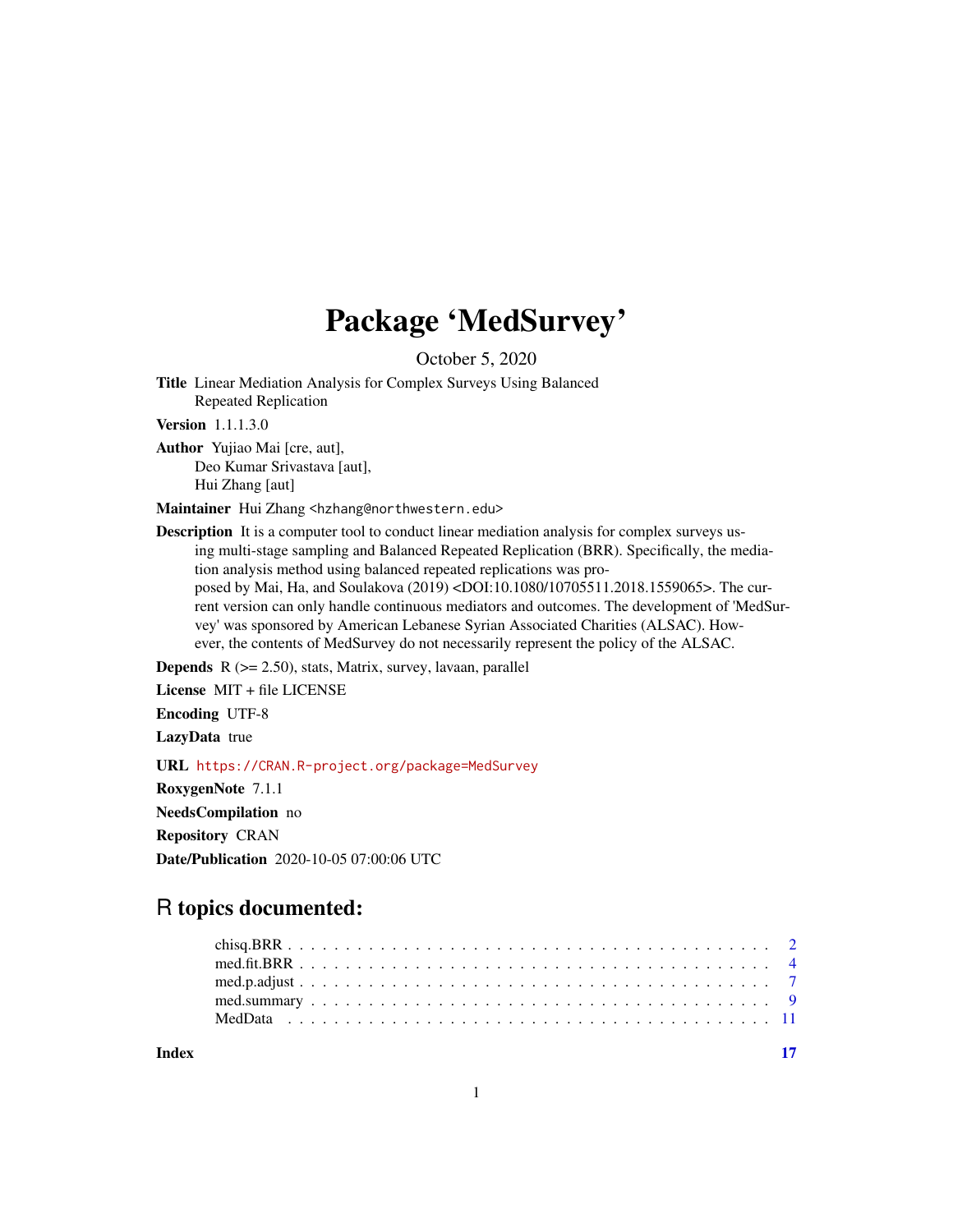<span id="page-1-0"></span>

# Description

This function is used to adjust model fit statistics for complex surveys with balanced repeated replications (Oberski, 2014; Satorra & Muthen, 1995). It saves time to only obtain the model fit statistics during the model selection stage.

# Usage

```
chisq.BRR(
 model,
  lavaan.fit,
  data,
 mwgtname,
  repwgtnames,
  fayfactor = 0.5,
  estimator = c("ML"),
  test = c("satorra.bentler")
)
```
# Arguments

| model       | The model being fitted. It is written in lavaan model syntax (Rosseel, 2012).                                                                                                                                  |
|-------------|----------------------------------------------------------------------------------------------------------------------------------------------------------------------------------------------------------------|
| lavaan.fit  | The model fit results using 'ML' estimator with sample main weights, but with-<br>out adjusting the fit statistics or standard errors for complex surveys. Note that<br>it is a lavaan object.                 |
| data        | The raw data including the variables of interest and the survey weights. It should<br>be a dataset or dataframe.                                                                                               |
| mwgtname    | The variable name indicating the sample main weight in the dataset. See bal-<br>anced repeated replications method (Wolter, 2007) for more information about<br>the main weight.                               |
| repwgtnames | The variable names indicating the set of replicate weights in the dataset. See bal-<br>anced repeated replications method (Wolter, 2007) for more information about<br>the replicate weight.                   |
| fayfactor   | The fayfactor used in the standard error calculation by fay's method (Fay $\&$<br>Train, 1995; Judkins, 1990) for balanced repeated replications. Fayfactor is a<br>value between 0 and 1. The default is 0.5. |
| estimator   | The method used to estimate the model. 'ML' is the default option and the only<br>available option for current version. It is not required.                                                                    |
| test        | The method used to generate adjusted standard errors. 'satorra.bentler' is the<br>default option and the only available option for current version. It is not required.                                        |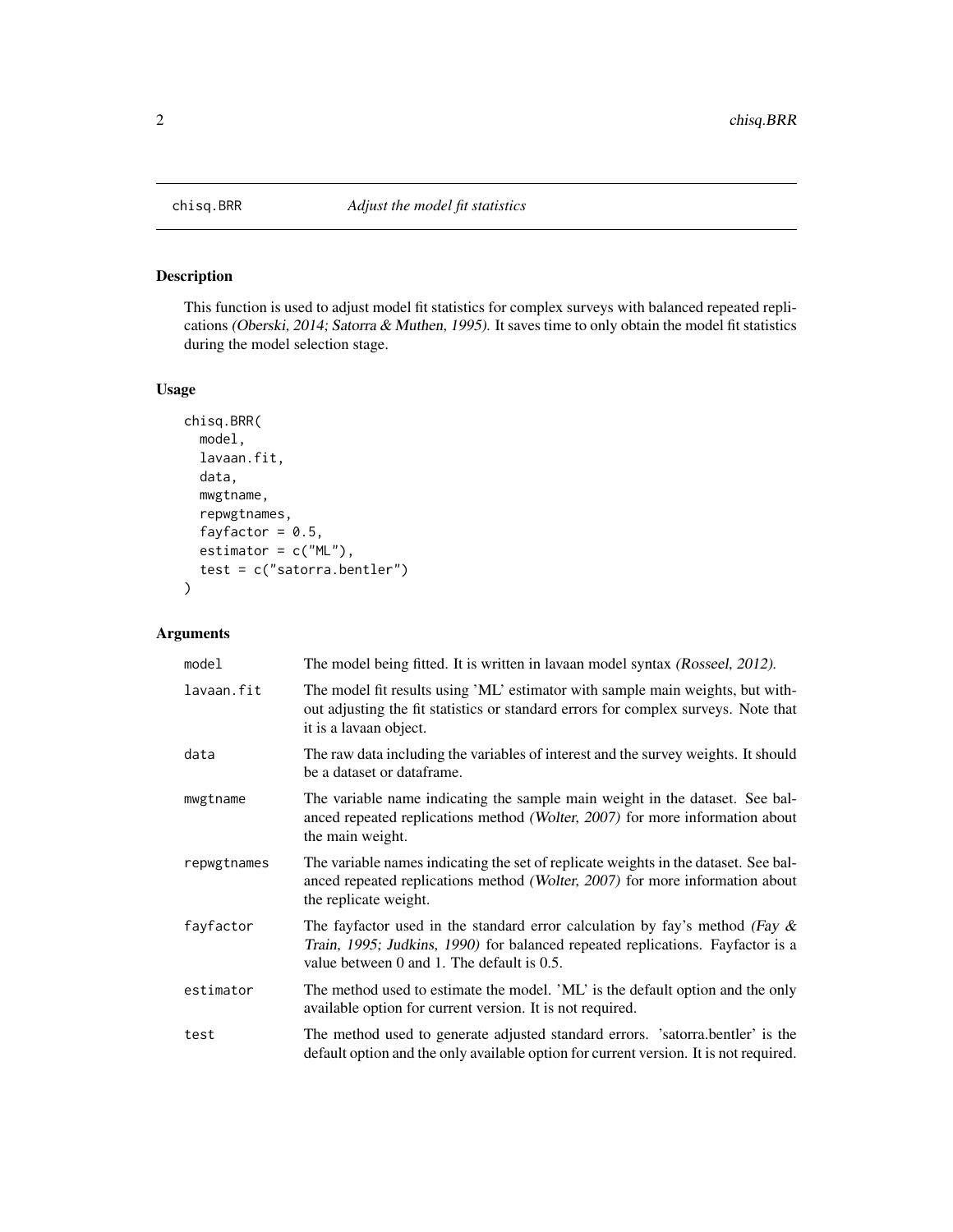# chisq.BRR 3

#### Value

The model fit results as a lavaan object (Rosseel, 2012) with the adjusted model fit statistics.

#### References

Fay, R. E., & Train, G. F. (1995). Aspects of survey and model-based postcensal estimation of income and poverty characteristics for states and counties. In Proceedings of the Section on Government Statistics, American Statistical Association, Alexandria, VA (pp. 154-159).

Judkins, D. R. (1990). Fay's method for variance estimation.Journal of Official Statistics,6(3), 223- 239.

Oberski, D. (2014). lavaan. survey: An R package for complex survey analysis of structural equation models. Journal of Statistical Software, 57(1), 1-27. DOI:10.18637/jss.v057.i01

Rosseel, Y. (2012). Lavaan: An R package for structural equation modeling and more. Version 0.5–12 (BETA). Journal of statistical software, 48(2), 1-36. DOI:10.18637/jss.v048.i02

Satorra, A., & Muthen, B. (1995). Complex sample data in structural equation modeling. Sociological methodology, 25(1), 267-316.

Wolter, K. (2007). Introduction to variance estimation. New York, NY: Springer.

```
R < - 160wgtnames <- paste("repwgt", seq(0,R,by=1), sep="")
mwgtname=wgtnames[1]
repwgtnames=wgtnames[2:(R+1)]
fayfactor=0.5
model3 <- ' # outcome
           numcg ~ u0*1 + c*workban + b1*sp_adltban + b2*sp_kidsban
          # mediator
             sp_adltban ~ u1*1 + a1*workban
             sp_kidsban ~ u2*1 + a2*workban
          # indirect effect (a*b)
             a1b1 := a1*b1a2b2 := a2*b2# total effect
            total := c + (a1*b1) + (a2*b2)fit <- lavaan::sem(model=model3, data=MedData, estimator='ML', test='standard')
chisq.BRR(model3,fit,MedData,mwgtname, repwgtnames)
#
# MedSurvey 1.1.0 Adjusted Model Fit Statistics using BRR
#
# chisq df pvalue CFI RMSEA SRMR AIC BIC
#
# 305.25 1 0.00000 0.40561 0.27852 0.07416 88699.43 88768.45
```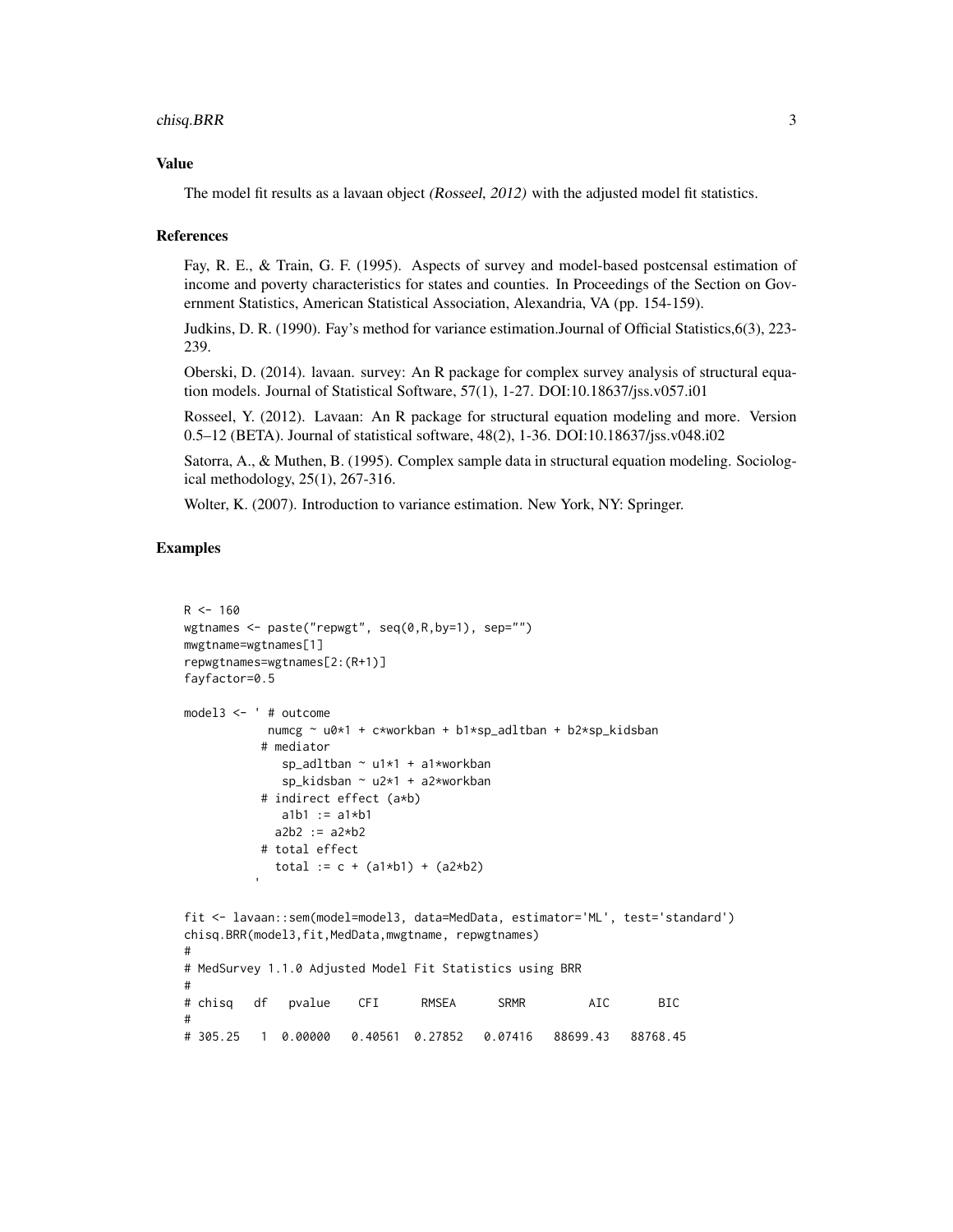<span id="page-3-0"></span>med.fit.BRR *Estimate the mediation effects and standard errors adjusting for complex surveys with BRR*

# Description

This function is used to estimate the mediation effects adjusted for complex surveys with balanced repeated replications (BRR) (Mai, Ha, Soulakova, 2019).

#### Usage

```
med.fit.BRR(
 model = NULL,data = NULL,
 mwgtname = NULL,
 repwgtnames = NULL,
  fayfactor = 0.5,
 estimator = c("ML"),
  test = c("satorra.bentler"),
 parallel = c("no", "parallel", "snow"),
 ncore = Sys.getenv("NUMBER_OF_PROCESSORS"),
 cl = NULL,...
)
```
#### Arguments

| model       | The model being fitted. It is written in lavaan model syntax (Rosseel, 2012).                                                                                                                                  |
|-------------|----------------------------------------------------------------------------------------------------------------------------------------------------------------------------------------------------------------|
| data        | The raw data including the variables of interest and the survey weights. It should<br>be a dataset or dataframe.                                                                                               |
| mwgtname    | The variable name indicating the sample main weight in the dataset. See bal-<br>anced repeated replications method (Wolter, 2007) for more information about<br>the main weight.                               |
| repwgtnames | The variable names indicating the set of replicate weights in the dataset. See bal-<br>anced repeated replications method (Wolter, 2007) for more information about<br>the replicate weight.                   |
| fayfactor   | The fayfactor used in the standard error calculation by fay's method (Fay $\&$<br>Train, 1995; Judkins, 1990) for balanced repeated replications. Fayfactor is a<br>value between 0 and 1. The default is 0.5. |
| estimator   | The method used to estimate the model. 'ML' is the default option and the only<br>available option for current version. It is not required.                                                                    |
| test        | The method used to generate adjusted standard errors. 'satorra.bentler' is the<br>default option and the only available option for current version. It is not required.                                        |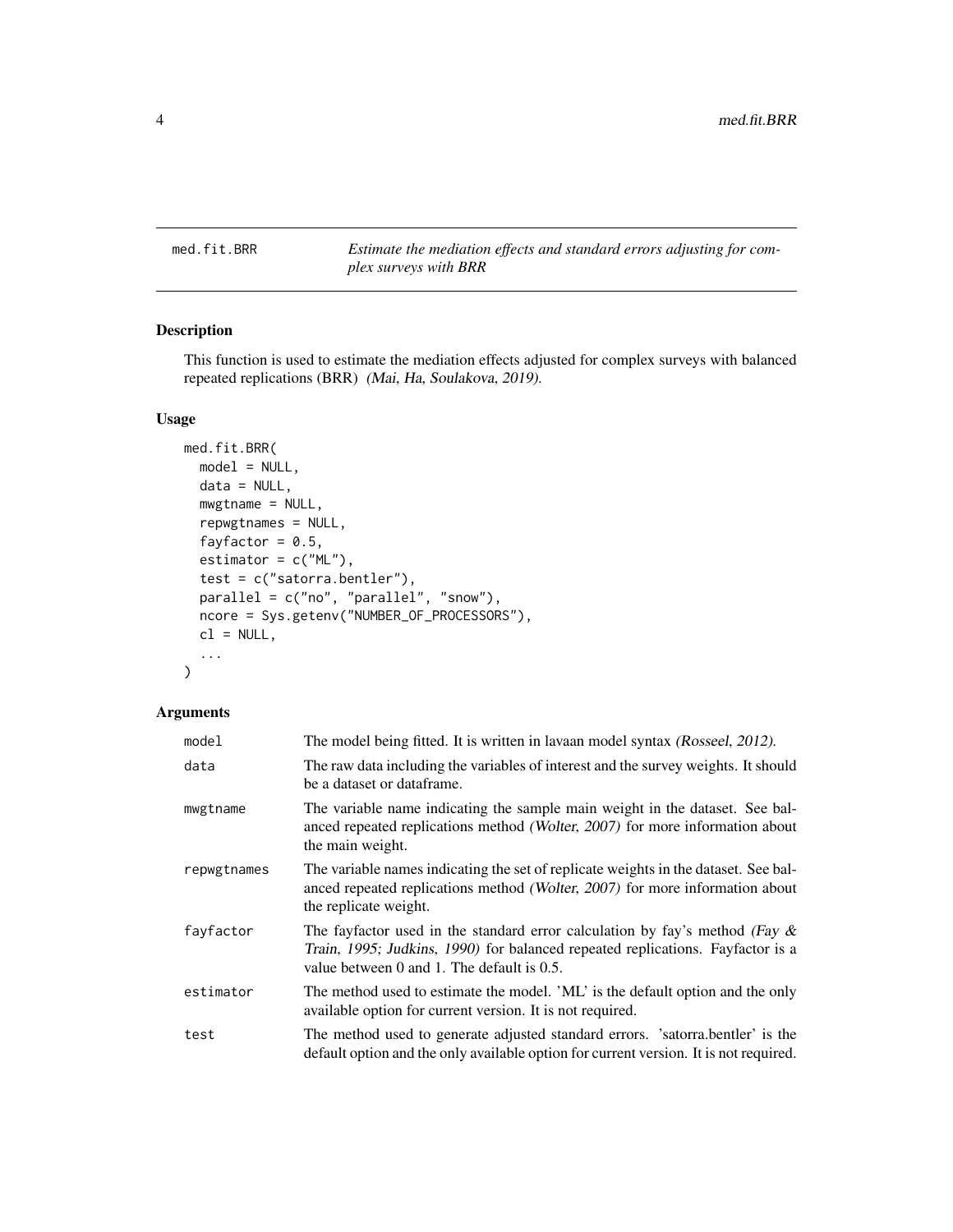| parallel | Parallel computing ("no" or "parallel" or "snow"). It is "no" by default,<br>which means it will not use parallel computing. The option "parallel" is to use<br>multiple cores in a computer for parallel computing. It is used with the number<br>of cores (ncore). The option "snow" is to use clusters for parallel computing. It<br>is used with the number of clusters (cl). |
|----------|-----------------------------------------------------------------------------------------------------------------------------------------------------------------------------------------------------------------------------------------------------------------------------------------------------------------------------------------------------------------------------------|
| ncore    | Number of processors used for parallel computing. By default, ncore = Sys.getenv<br>('NUMBER OF PROCESSORS').                                                                                                                                                                                                                                                                     |
| c1       | Number of clusters. It is NULL by default. When it is NULL, the program will<br>detect the number of clusters automatically.                                                                                                                                                                                                                                                      |
| .        | Extra arguments to be incorporated with in the future. It is not required.                                                                                                                                                                                                                                                                                                        |

#### Value

The model fit results as a lavaan object with the adjusted estimates, standard errors, and model fit statistics. It is a lavaan object (Rosseel, 2012).

#### References

Fay, R. E., & Train, G. F. (1995). Aspects of survey and model-based postcensal estimation of income and poverty characteristics for states and counties. In Proceedings of the Section on Government Statistics, American Statistical Association, Alexandria, VA (pp. 154-159).

Judkins, D. R. (1990). Fay's method for variance estimation.Journal of Official Statistics,6(3), 223- 239.

Mai, Y., Ha, T., & Soulakova, J. N. (2019). Multimediation Method With Balanced Repeated Replications For Analysis Of Complex Surveys. Structural Equation Modeling: A Multidisciplinary Journal. DOI:10.1080/10705511.2018.1559065

Rosseel, Y. (2012). Lavaan: An R package for structural equation modeling and more. Version 0.5–12 (BETA). Journal of statistical software, 48(2), 1-36. DOI:10.18637/jss.v048.i02

Wolter, K. (2007). Introduction to variance estimation. New York, NY: Springer.

```
R < - 160wgtnames <- paste("repwgt", seq(0,R,by=1), sep="")
mwgtname=wgtnames[1]
repwgtnames=wgtnames[2:(R+1)]
model2 <- ' # outcome
             numcg ~ u0*1 + c*workban + b1*sp_adltban + b2*sp_kidsban
            # mediator
              sp_adltban ~ u1*1 + a1*workban
              sp_kidsban ~ u2*1 + a2*workban
            #covariance of residuals
              sp_adltban ~~ sp_kidsban
            # indirect effect (a*b)
              a1b1 := a1*b1
```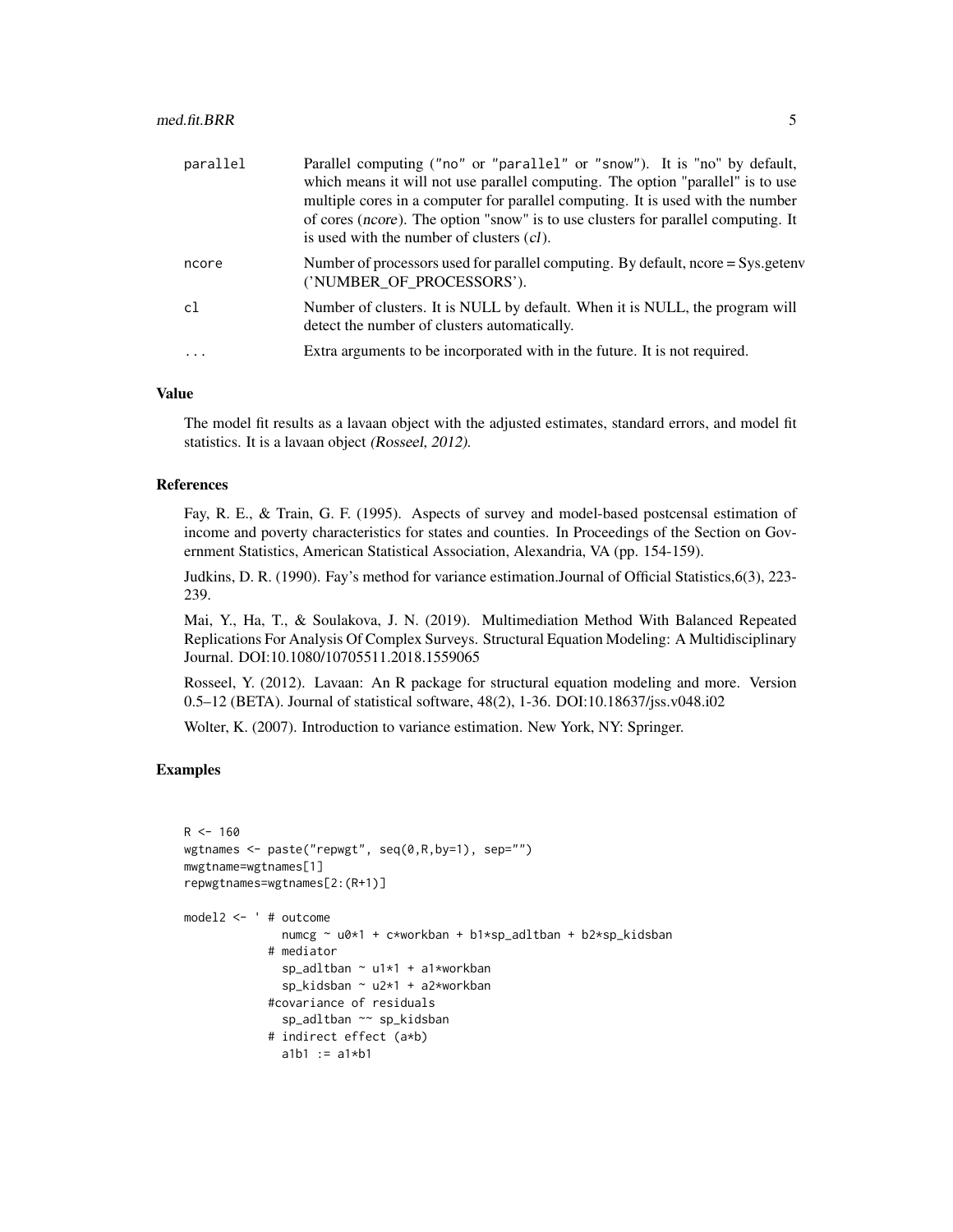```
a2b2 := a2*b2# total effect
          total := c + (a1*b1) + (a2*b2)fit.BRR <- med.fit.BRR(model=model2, data=MedData, mwgtname=mwgtname,
      repwgtnames=repwgtnames, fayfactor=0.5, parallel='parallel', ncore=2)
lavaan::summary(fit.BRR)
#
# lavaan 0.6-3 ended normally after 41 iterations
#
# Optimization method NLMINB
# Number of free parameters 12
#
# Number of observations 3922
#
# Estimator ML Robust
# Model Fit Test Statistic 0.000 0.000
# Degrees of freedom 0 0
# Minimum Function Value
# Scaling correction factor NA
# for the Satorra-Bentler correction
#
# Parameter Estimates:
#
# Information Expected
# Information saturated (h1) model Structured
# Standard Errors BRR
#
# Regressions:
# Estimate Std.Err z-value P(>|z|)
# numcg ~
# workban (c) -0.101 0.039 -2.572 0.010
# sp_adltbn (b1) -0.253 0.048 -5.270 0.000
# sp_kidsbn (b2) -0.361 0.051 -7.006 0.000
# sp_adltban ~
# workban (a1) 0.069 0.018 3.753 0.000
# sp_kidsban ~
# workban (a2) 0.020 0.016 1.250 0.211
#
# Covariances:
# Estimate Std.Err z-value P(>|z|)
# .sp_adltban ~~
# .sp_kidsban 2.784 0.195 14.300 0.000
#
# Intercepts:
# Estimate Std.Err z-value P(>|z|)
# .numcg (u0) 18.485 0.566 32.668 0.000
# .sp_adltbn (u1) 4.221 0.167 25.281 0.000
# .sp_kidsbn (u2) 7.926 0.143 55.272 0.000
#
# Variances:
# Estimate Std.Err z-value P(>|z|)
# .numcg 54.283 1.716 31.628 0.000
```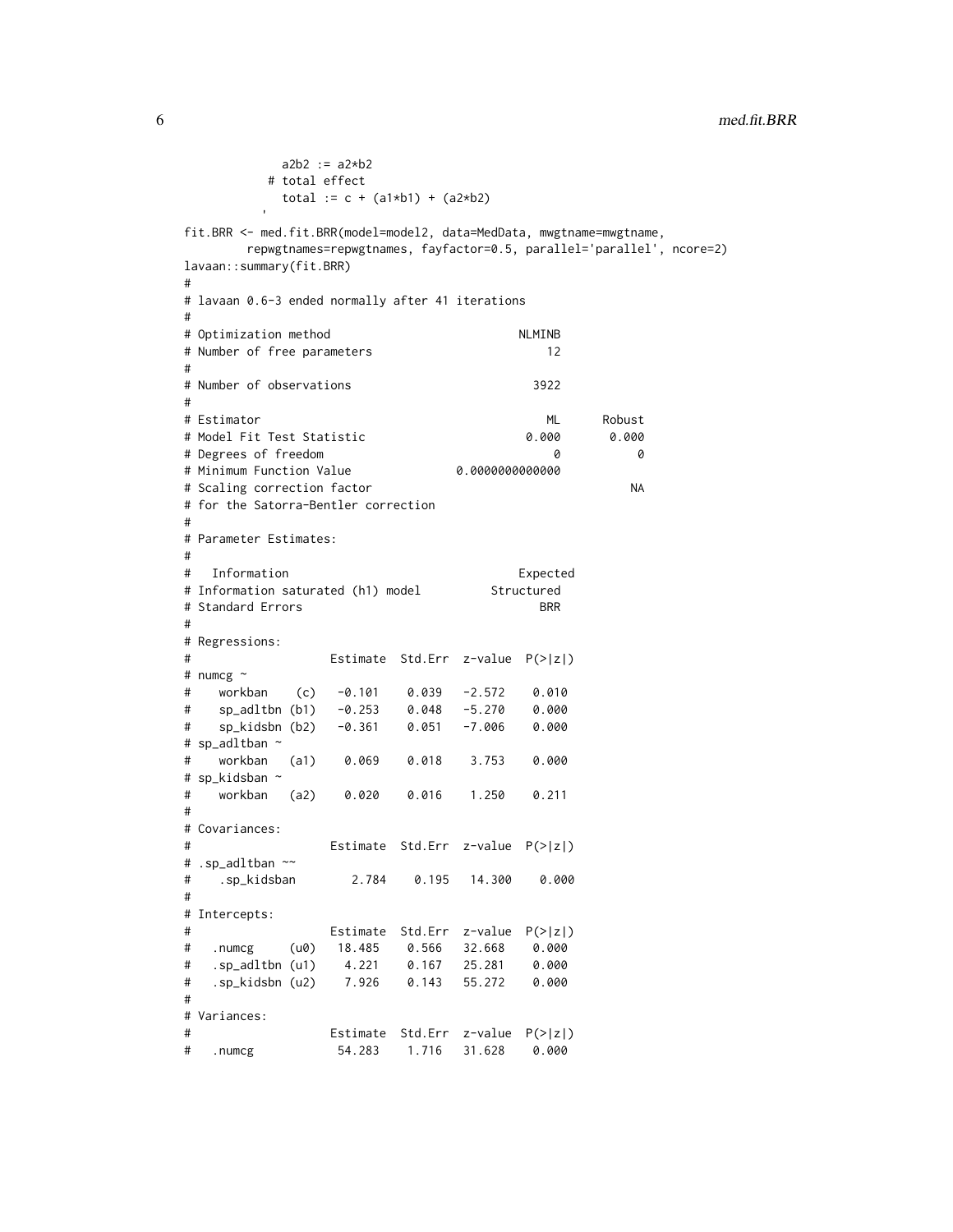# <span id="page-6-0"></span>med.p.adjust 7

| # | .sp_adltban           | 11.011   | 0.239           | 46.140   | 0.000               |
|---|-----------------------|----------|-----------------|----------|---------------------|
| # | .sp_kidsban           | 9.402    | 0.209           | 44.998   | 0.000               |
| # |                       |          |                 |          |                     |
|   | # Defined Parameters: |          |                 |          |                     |
|   |                       |          |                 |          |                     |
| # |                       | Estimate | Std.Err z-value |          | $P(>\vert z \vert)$ |
| # | a1b1                  | $-0.017$ | 0.006           | $-2.905$ | 0.004               |
| # | a2b2                  | $-0.007$ | 0.006           | $-1.234$ | 0.217               |

# med.p.adjust *To adjust the p values for multimediation tests*

# Description

This function is used to adjust the p values when there are multiple mediators (Mai et al., 2019).

#### Usage

```
med.p.adjust(
  fit = NULL,med.eff = NULL,
 p.adj.method = c("holm", "hochberg", "hommel", "bonferroni", "BH", "BY", "fdr")
\mathcal{L}
```
# Arguments

| fit          | The model fit results of a model with multiple mediators. Note that it is a lavaan<br>object.                                                                                                                                                                                                                                                                                                                                                                                                                                                                                    |
|--------------|----------------------------------------------------------------------------------------------------------------------------------------------------------------------------------------------------------------------------------------------------------------------------------------------------------------------------------------------------------------------------------------------------------------------------------------------------------------------------------------------------------------------------------------------------------------------------------|
| med.eff      | A vector of labels. The labels should be of the mediation effects in the estimated<br>model.                                                                                                                                                                                                                                                                                                                                                                                                                                                                                     |
| p.adj.method | The method used to adjust for multiplicity ('holm' or 'hochberg' or 'hommel'<br>or 'bonferroni' or 'BH' or 'BY' or 'fdr'). Conservative method includes<br>the Bonferroni correction ('bonferroni') in which the p-values are multiplied by<br>the number of comparisons. Less conservative corrections are also included by<br>Holm (1979) ('holm'), Hochberg (1988) ('hochberg'), Hommel (1988) ('hom-<br>mel'), Benjamini & Hochberg (1995) ('BH' or its alias 'fdr'), and Benjamini &<br>Yekutieli (2001) ('BY'), respectively. It is 'holm' by default. It is not required. |

# Value

The adjusted p values along with the effect labels and original p values. It is a list.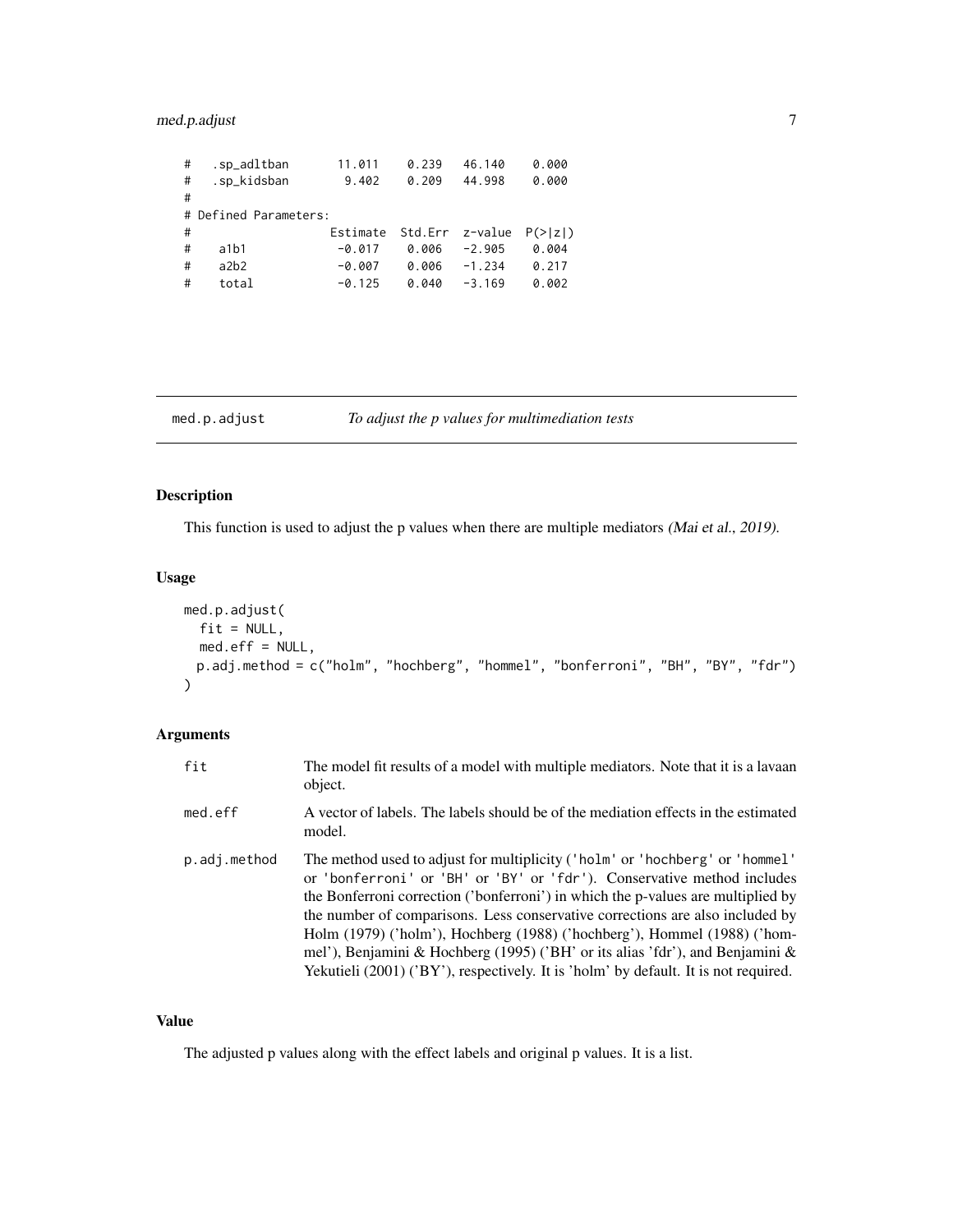#### References

Benjamini, Y., & Hochberg, Y. (1995). Controlling the false discovery rate: a practical and powerful approach to multiple testing. Journal of the Royal Statistical Society Series B, 57, 289–300. DOI:10.2307/2346101

Benjamini, Y., & Yekutieli, D. (2001). The control of the false discovery rate in multiple testing under dependency. Annals of Statistics, 29, 1165–1188. DOI:10.1214/aos/1013699998

Holm, S. (1979). A simple sequentially rejective multiple test procedure. Scandinavian Journal of Statistics, 6, 65–70.

Hommel, G. (1988). A stagewise rejective multiple test procedure based on a modified Bonferroni test. Biometrika, 75, 383–386. DOI:10.1093/biomet/75.2.383

Hochberg, Y. (1988). A sharper Bonferroni procedure for multiple tests of significance. Biometrika, 75, 800–803. DOI:10.1093/biomet/75.4.800

Rosseel, Y. (2012). Lavaan: An R package for structural equation modeling and more. Version 0.5–12 (BETA). Journal of statistical software, 48(2), 1-36. DOI:10.18637/jss.v048.i02

Shaffer, J. P. (1995). Multiple hypothesis testing. Annual Review of Psychology, 46, 561–576.

Sarkar, S. (1998). Some probability inequalities for ordered MTP2 random variables: a proof of Simes conjecture. Annals of Statistics, 26, 494–504. DOI:10.1214/aos/1028144846

```
R < - 160wgtnames <- paste("repwgt", seq(0,R,by=1), sep="")
mwgtname=wgtnames[1]
repwgtnames=wgtnames[2:(R+1)]
fayfactor=0.5
model2 <- ' # outcome
             numcg ~ u0*1 + c*workban + b1*sp_adltban + b2*sp_kidsban
           # mediator
             sp_adltban ~ u1*1 + a1*workban
             sp_kidsban ~ u2*1 + a2*workban
           #covariance of residuals
             sp_adltban ~~ sp_kidsban
           # indirect effect (a*b)
             a1b1 := a1*b1a2b2 := a2*b2# total effect
              total := c + (a1*b1) + (a2*b2)fit.BRR2 <- med.fit.BRR(model=model2, data=MedData, mwgtname=mwgtname,
            repwgtnames=repwgtnames, fayfactor, parallel='parallel', ncore=4)
temp <- med.p.adjust(fit=fit.BRR2, med.eff=c('a1b1' , 'a2b2'))
#
# Adjustment for multi mediation tests:
#
# Effect p Value adj.p Value
```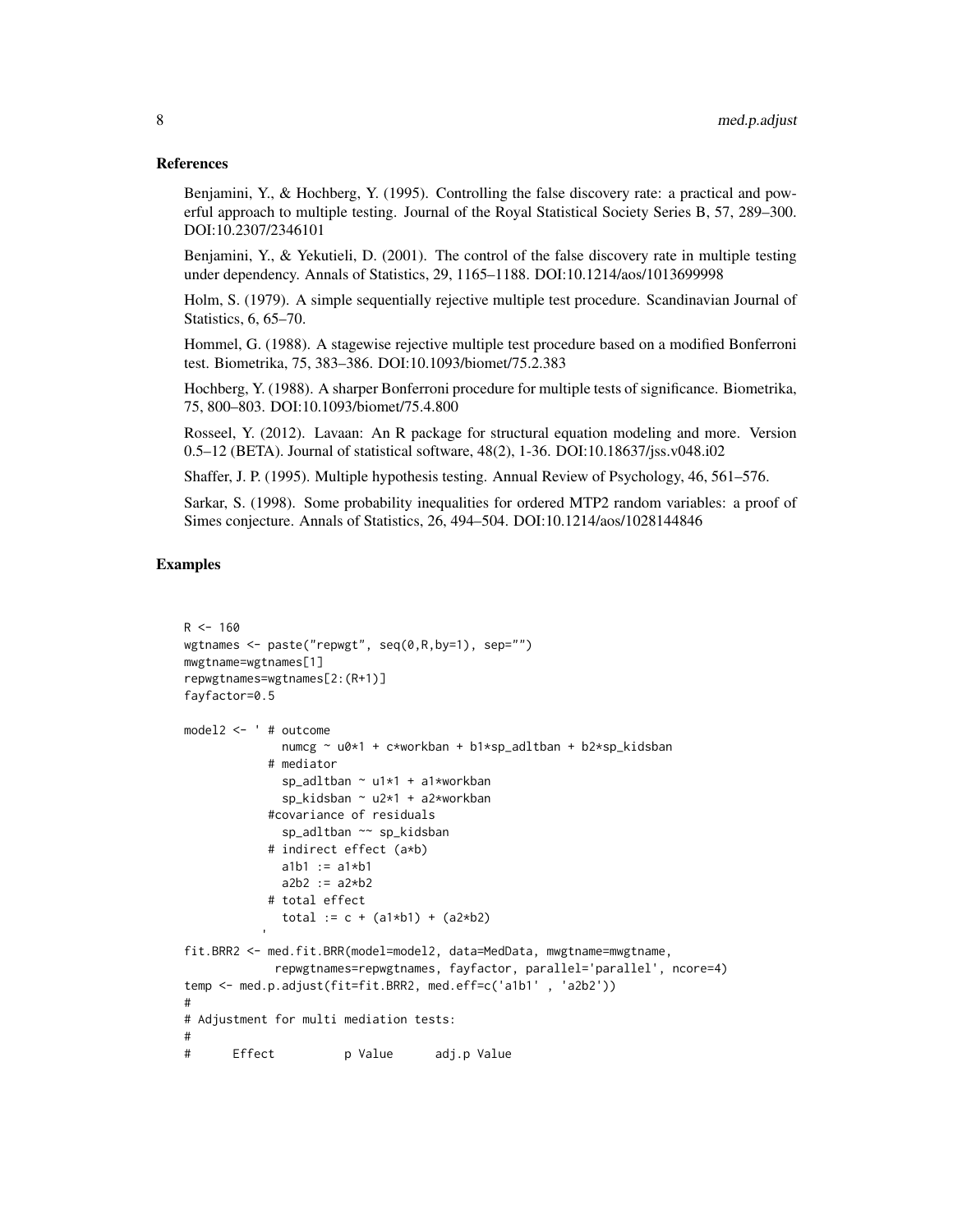# <span id="page-8-0"></span>med.summary 9

```
# a1b1 0.003667674 0.007335347
# a2b2 0.217228711 0.217228711
#
# NOTE: p Value adjustment method is holm
#
#########################################
# To catch the unformatted results:
temp
#
# $med.eff
# [1] "a1b1" "a2b2"
#
# $org.p.value
# [1] 0.003667674 0.217228711
#
# $adj.p.value
# [1] 0.007335347 0.217228711
```
med.summary *To print the summary results of the mediation analysis*

#### Description

This function is used to print the summary results of the mediation analysis with adjustment for multiplicity.

# Usage

```
med.summary(
  fit = NULL,med.eff = NULL,
 p.adj.method = c("holm", "hochberg", "hommel", "bonferroni", "BH", "BY", "fdr")
)
```
#### Arguments

| fit          | The model fit results of a mediation model. Note that it is a lavaan object.                                                                                                                                                                                                                                                                                                                                                                                                                                                                                                     |
|--------------|----------------------------------------------------------------------------------------------------------------------------------------------------------------------------------------------------------------------------------------------------------------------------------------------------------------------------------------------------------------------------------------------------------------------------------------------------------------------------------------------------------------------------------------------------------------------------------|
| med.eff      | A vector of labels. The labels should be of the mediation effects in the estimated<br>model.                                                                                                                                                                                                                                                                                                                                                                                                                                                                                     |
| p.adj.method | The method used to adjust for multiplicity ('holm' or 'hochberg' or 'hommel'<br>or 'bonferroni' or 'BH' or 'BY' or 'fdr'). Conservative method includes<br>the Bonferroni correction ('bonferroni') in which the p-values are multiplied by<br>the number of comparisons. Less conservative corrections are also included by<br>Holm (1979) ('holm'), Hochberg (1988) ('hochberg'), Hommel (1988) ('hom-<br>mel'), Benjamini & Hochberg (1995) ('BH' or its alias 'fdr'), and Benjamini &<br>Yekutieli (2001) ('BY'), respectively. It is 'holm' by default. It is not required. |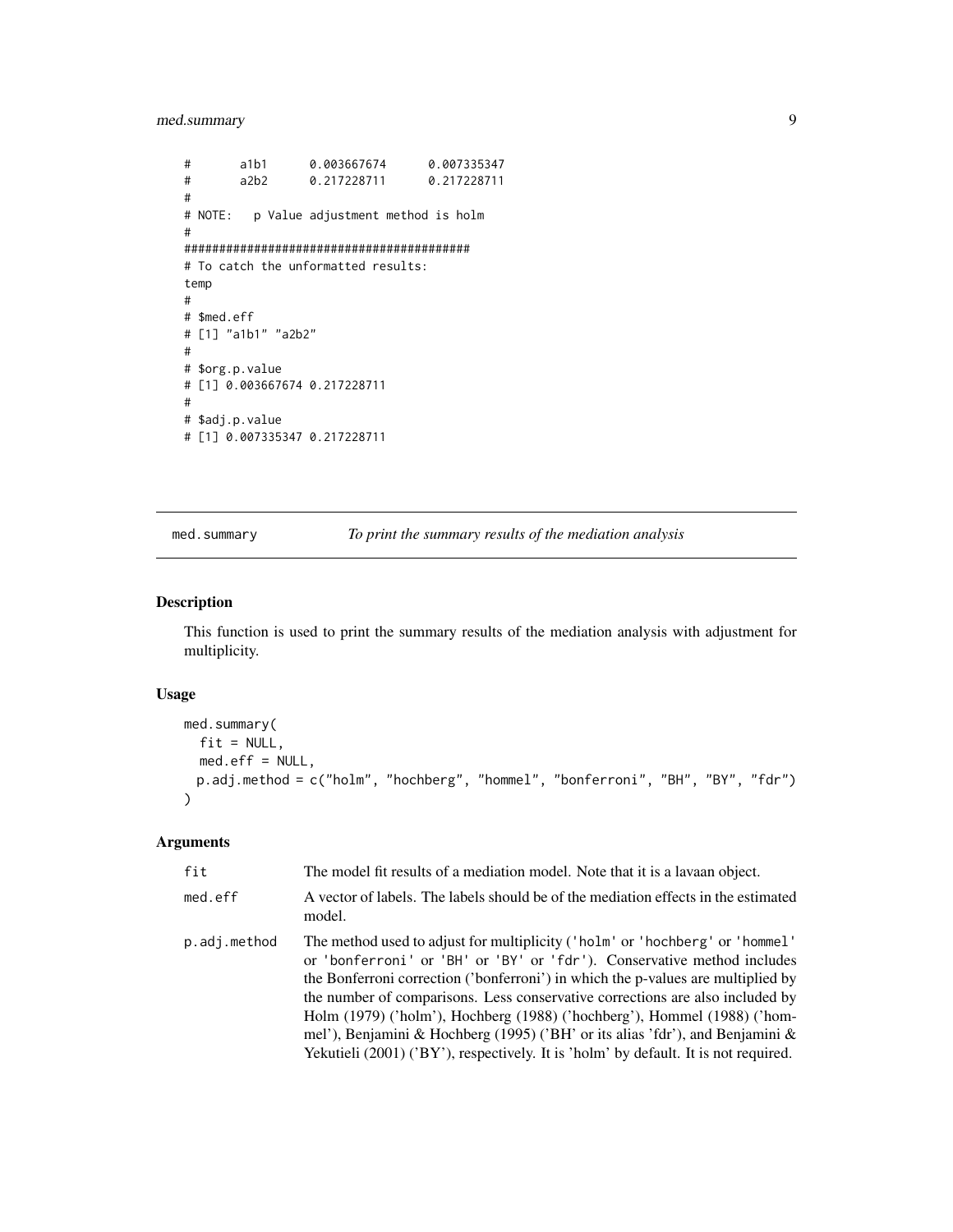#### Value

A list including the effect labels, estimates, standard errors, p values, and adjusted p values if there are more than one mediation effects.

# References

Benjamini, Y., & Hochberg, Y. (1995). Controlling the false discovery rate: a practical and powerful approach to multiple testing. Journal of the Royal Statistical Society Series B, 57, 289–300. DOI:10.2307/2346101

Benjamini, Y., & Yekutieli, D. (2001). The control of the false discovery rate in multiple testing under dependency. Annals of Statistics, 29, 1165–1188. DOI:10.1214/aos/1013699998

Holm, S. (1979). A simple sequentially rejective multiple test procedure. Scandinavian Journal of Statistics, 6, 65–70.

Hommel, G. (1988). A stagewise rejective multiple test procedure based on a modified Bonferroni test. Biometrika, 75, 383–386. DOI:10.1093/biomet/75.2.383

Hochberg, Y. (1988). A sharper Bonferroni procedure for multiple tests of significance. Biometrika, 75, 800–803. DOI:10.1093/biomet/75.4.800

Mai, Y., Ha, T., & Soulakova, J. N. (2019). Multimediation Method With Balanced Repeated Replications For Analysis Of Complex Surveys. Structural Equation Modeling: A Multidisciplinary Journal. DOI:10.1080/10705511.2018.1559065

Rosseel, Y. (2012). Lavaan: An R package for structural equation modeling and more. Version 0.5–12 (BETA). Journal of statistical software, 48(2), 1-36. DOI:10.18637/jss.v048.i02

Shaffer, J. P. (1995). Multiple hypothesis testing. Annual Review of Psychology, 46, 561–576.

Sarkar, S. (1998). Some probability inequalities for ordered MTP2 random variables: a proof of Simes conjecture. Annals of Statistics, 26, 494–504. DOI:10.1214/aos/1028144846

```
R < - 160wgtnames <- paste("repwgt", seq(0,R,by=1), sep="")
mwgtname=wgtnames[1]
repwgtnames=wgtnames[2:(R+1)]
fayfactor=0.5
model2 <- ' # outcome
             numcg ~ u0*1 + c*workban + b1*sp_adltban + b2*sp_kidsban
            # mediator
              sp_adltban ~ u1*1 + a1*workban
              sp_kidsban ~ u2*1 + a2*workban
            #covariance of residuals
             sp_adltban ~~ sp_kidsban
            # indirect effect (a*b)
             a1b1 := a1*b1a2b2 := a2*b2# total effect
```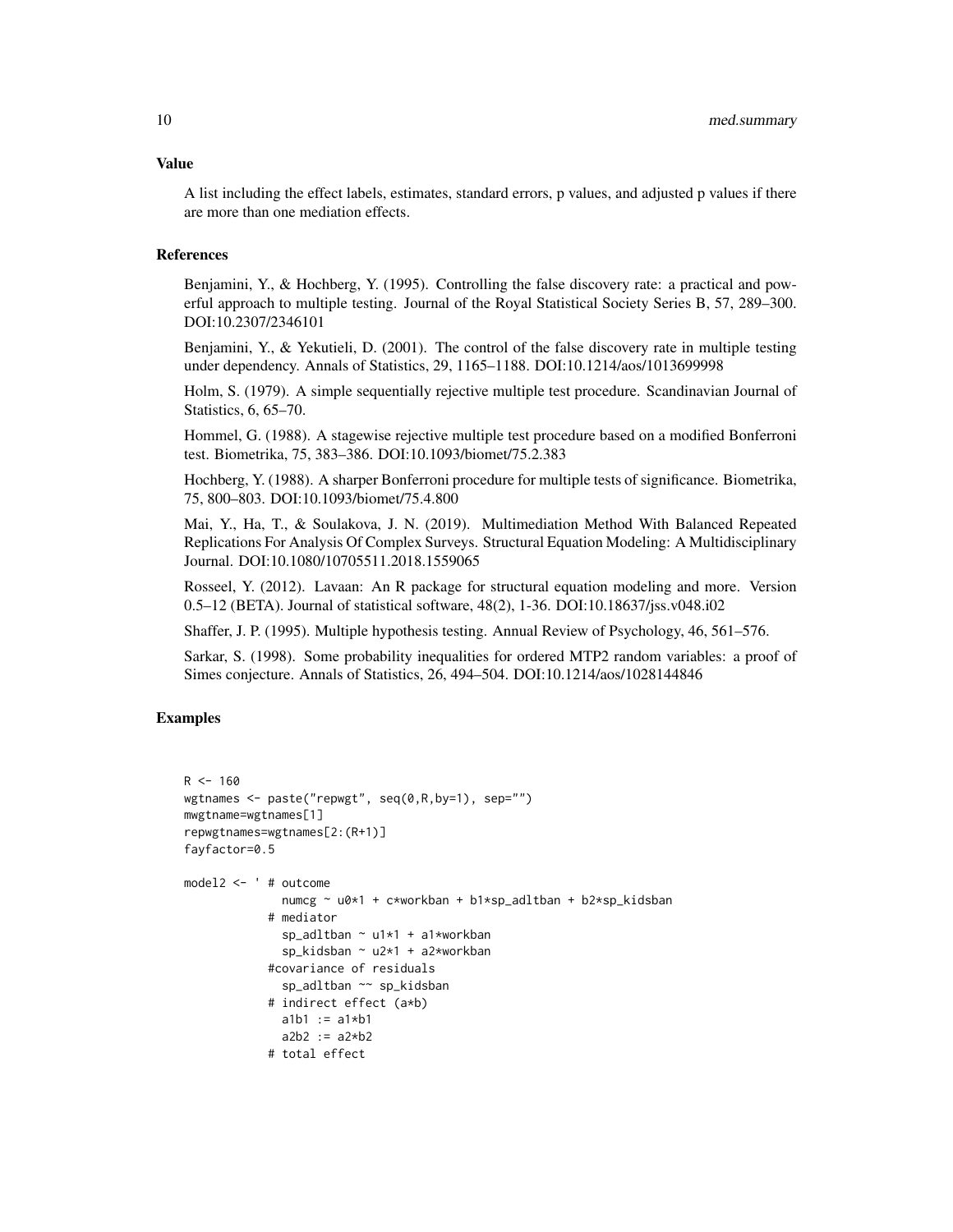```
total := c + (a1*b1) + (a2*b2)fit.BRR2 <- med.fit.BRR(model=model2, data=MedData, mwgtname=mwgtname,
           repwgtnames=repwgtnames, fayfactor, parallel='parallel')
temp <- med.summary(fit=fit.BRR2, med.eff=c('a1b1' , 'a2b2'))
#
# MedSurvey 1.1.0
#
# Multimediation with Complex Survey Data:
#
# Effect Est. BRR SE. p Value adj.p Value
#
# a1b1 -0.017475544 0.006014820 0.003667674 0.007335347
# a2b2 -0.007244189 0.005870823 0.217228711 0.217228711
#
# NOTE:
# p Value adjustment method is holm
# Standard errors type is BRR SE.
#
#
######################################
# To catch the unformatted results:
temp
#
# $med.label
# [1] "a1b1" "a2b2"
#
# $med.est
# [1] -0.017475544 -0.007244189
#
# $med.se
# [1] 0.006014820 0.005870823
#
# $org.p.value
# [1] 0.003667674 0.217228711
#
# $adj.p.value
# [1] 0.007335347 0.217228711
#
# $se.type
# [1] "BRR SE."
#
# $p.adj.method
# [1] "holm"
#
```
MedData *CPS-TUS data 2014-2015*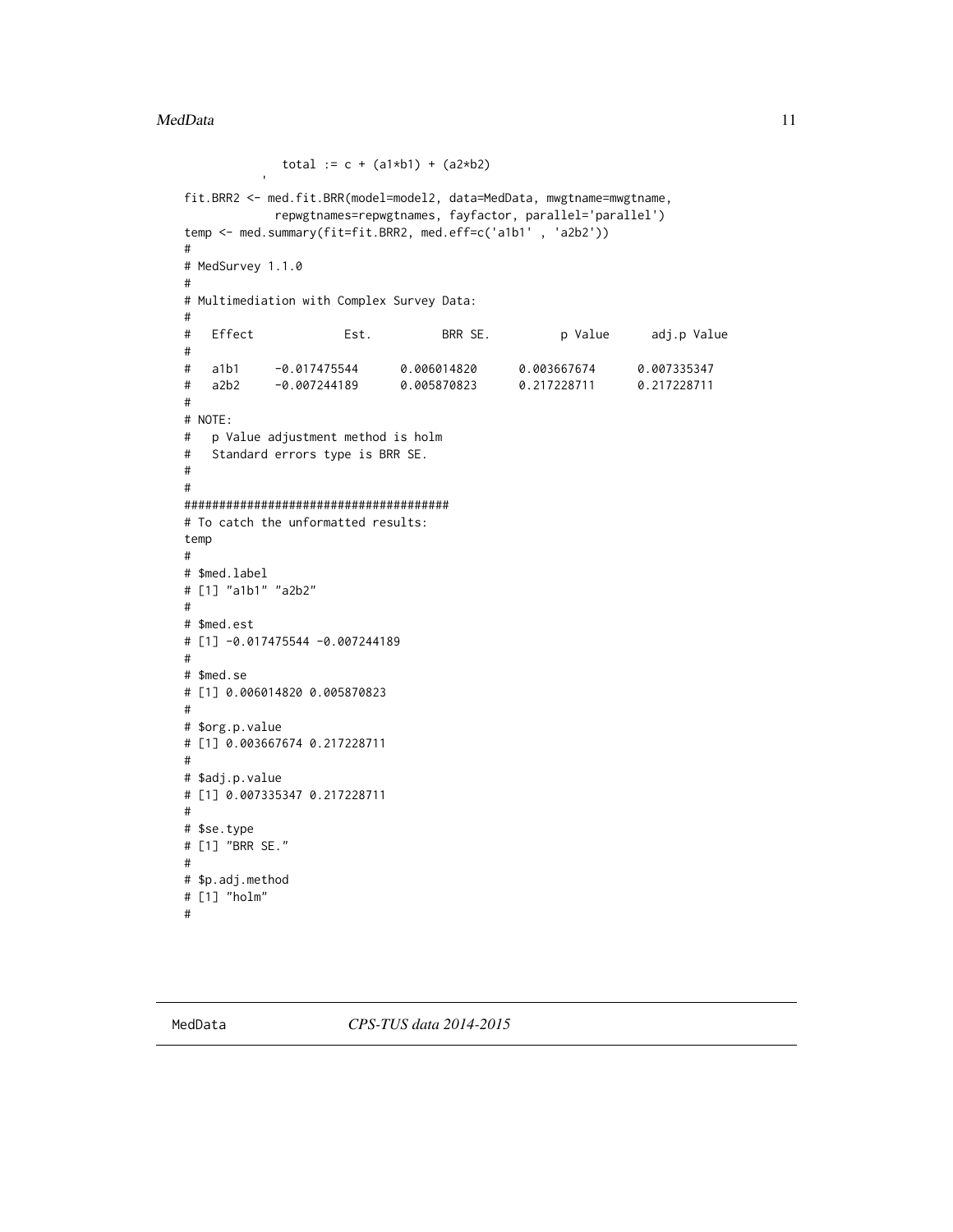#### Description

Data from 2014-15 CPS Tobacco Use Supplement (TUS; U.S. Department of Commerce and U.S. Census Bureau 2016), employed adult daily smokers (Non-Hispanic White males only). Missing data are removed from the dataset. Due to the CRAN limitation of the size (5MB) of an R package, only half of the observations remained in this internal dataset for the purpose of illustration.

#### Usage

MedData

# Format

A data frame with 3922 rows and 167 variables:

#### PRTAGE Age

PESEX Gender, 0=Male, 1=Female repwgt0 Sample main weights repwgt1 BRR replicate weights repwgt2 BRR replicate weights repwgt3 BRR replicate weights repwgt4 BRR replicate weights repwgt5 BRR replicate weights repwgt6 BRR replicate weights repwgt7 BRR replicate weights repwgt8 BRR replicate weights repwgt9 BRR replicate weights repwgt10 BRR replicate weights repwgt11 BRR replicate weights repwgt12 BRR replicate weights repwgt13 BRR replicate weights repwgt14 BRR replicate weights repwgt15 BRR replicate weights repwgt16 BRR replicate weights repwgt17 BRR replicate weights repwgt18 BRR replicate weights repwgt19 BRR replicate weights repwgt20 BRR replicate weights repwgt21 BRR replicate weights repwgt22 BRR replicate weights repwgt23 BRR replicate weights repwgt24 BRR replicate weights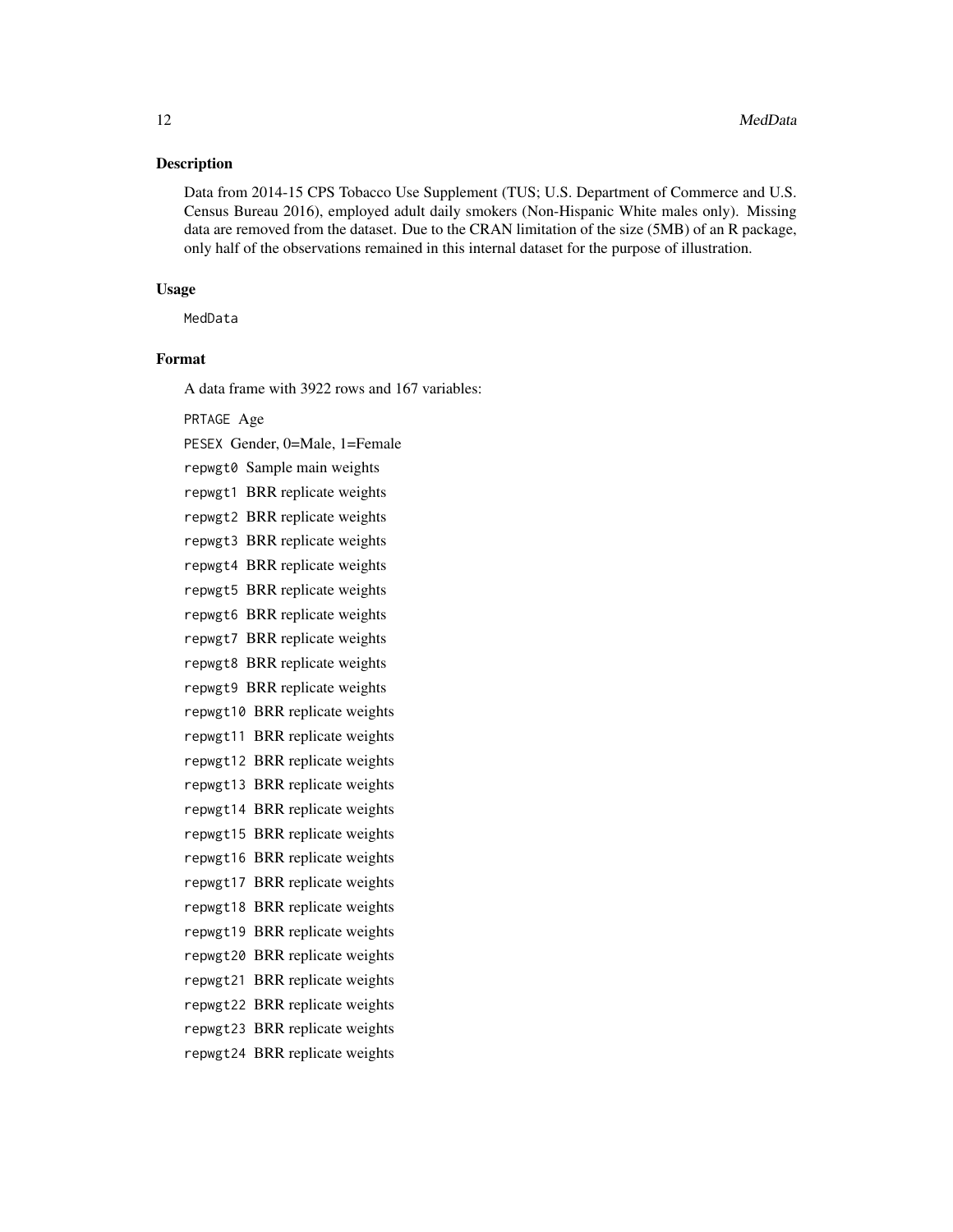repwgt25 BRR replicate weights repwgt26 BRR replicate weights repwgt27 BRR replicate weights repwgt28 BRR replicate weights repwgt29 BRR replicate weights repwgt30 BRR replicate weights repwgt31 BRR replicate weights repwgt32 BRR replicate weights repwgt33 BRR replicate weights repwgt34 BRR replicate weights repwgt35 BRR replicate weights repwgt36 BRR replicate weights repwgt37 BRR replicate weights repwgt38 BRR replicate weights repwgt39 BRR replicate weights repwgt40 BRR replicate weights repwgt41 BRR replicate weights repwgt42 BRR replicate weights repwgt43 BRR replicate weights repwgt44 BRR replicate weights repwgt45 BRR replicate weights repwgt46 BRR replicate weights repwgt47 BRR replicate weights repwgt48 BRR replicate weights repwgt49 BRR replicate weights repwgt50 BRR replicate weights repwgt51 BRR replicate weights repwgt52 BRR replicate weights repwgt53 BRR replicate weights repwgt54 BRR replicate weights repwgt55 BRR replicate weights repwgt56 BRR replicate weights repwgt57 BRR replicate weights repwgt58 BRR replicate weights repwgt59 BRR replicate weights repwgt60 BRR replicate weights repwgt61 BRR replicate weights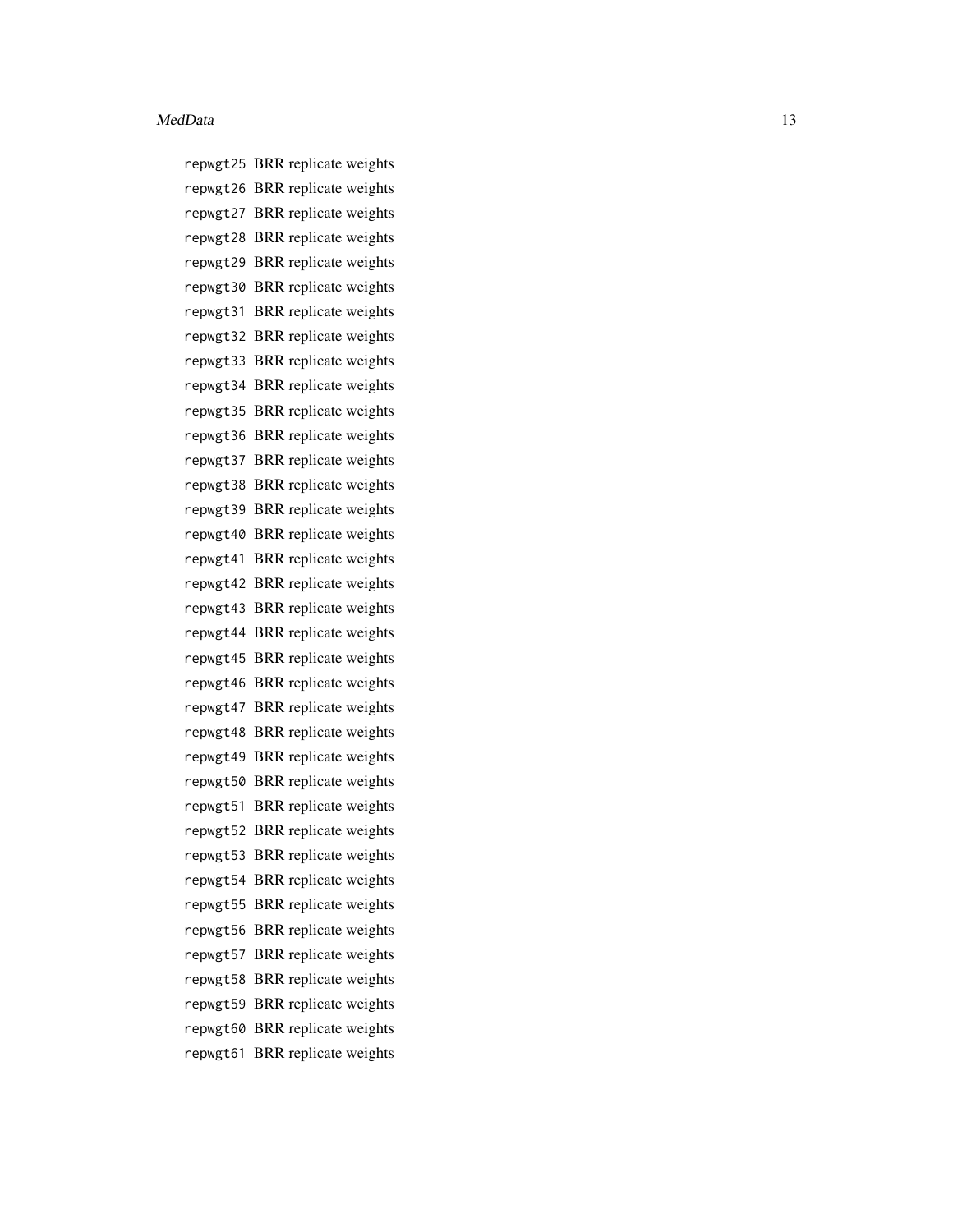14 MedData

repwgt62 BRR replicate weights repwgt63 BRR replicate weights repwgt64 BRR replicate weights repwgt65 BRR replicate weights repwgt66 BRR replicate weights repwgt67 BRR replicate weights repwgt68 BRR replicate weights repwgt69 BRR replicate weights repwgt70 BRR replicate weights repwgt71 BRR replicate weights repwgt72 BRR replicate weights repwgt73 BRR replicate weights repwgt74 BRR replicate weights repwgt75 BRR replicate weights repwgt76 BRR replicate weights repwgt77 BRR replicate weights repwgt78 BRR replicate weights repwgt79 BRR replicate weights repwgt80 BRR replicate weights repwgt81 BRR replicate weights repwgt82 BRR replicate weights repwgt83 BRR replicate weights repwgt84 BRR replicate weights repwgt85 BRR replicate weights repwgt86 BRR replicate weights repwgt87 BRR replicate weights repwgt88 BRR replicate weights repwgt89 BRR replicate weights repwgt90 BRR replicate weights repwgt91 BRR replicate weights repwgt92 BRR replicate weights repwgt93 BRR replicate weights repwgt94 BRR replicate weights repwgt95 BRR replicate weights repwgt96 BRR replicate weights repwgt97 BRR replicate weights repwgt98 BRR replicate weights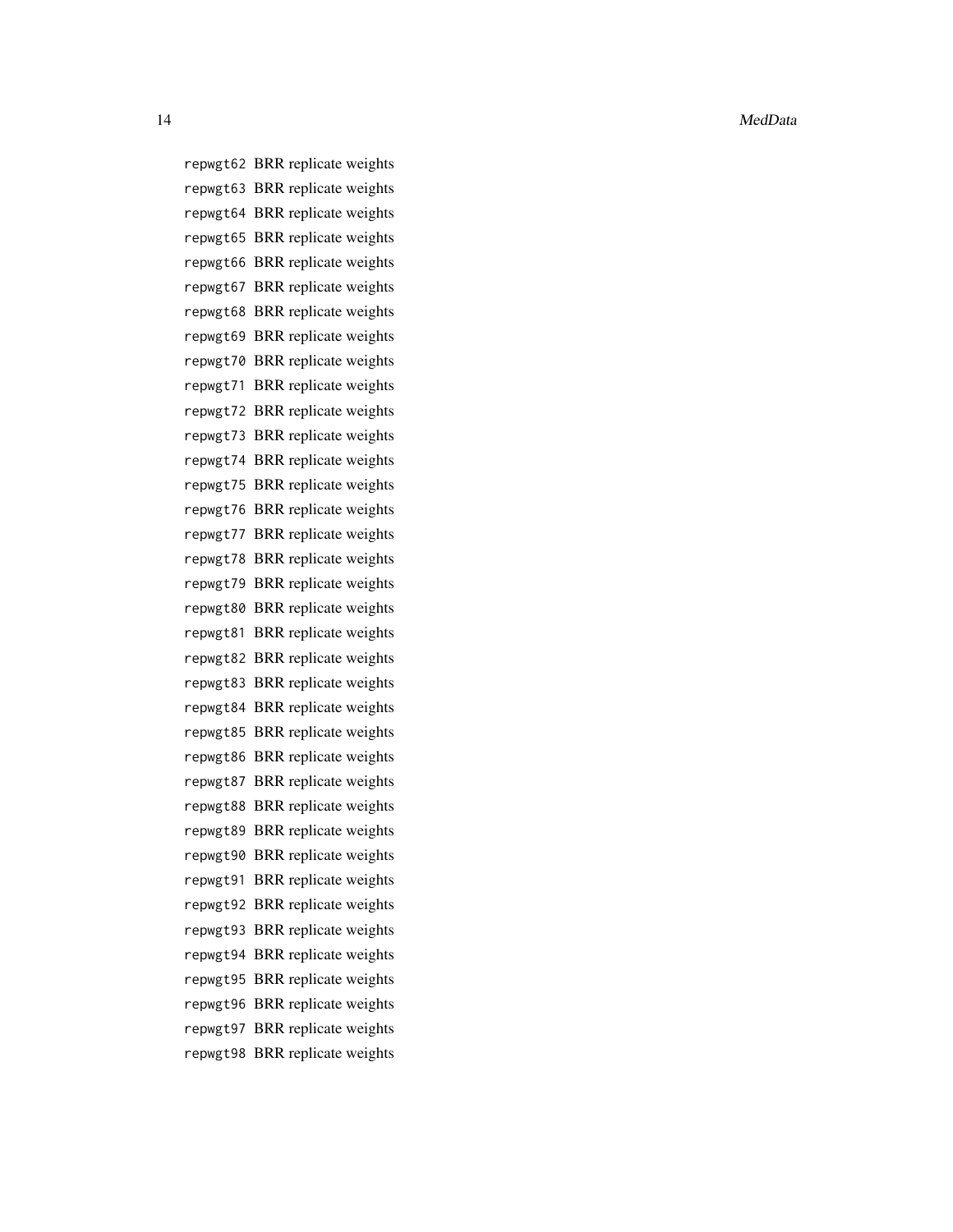repwgt99 BRR replicate weights repwgt100 BRR replicate weights repwgt101 BRR replicate weights repwgt102 BRR replicate weights repwgt103 BRR replicate weights repwgt104 BRR replicate weights repwgt105 BRR replicate weights repwgt106 BRR replicate weights repwgt107 BRR replicate weights repwgt108 BRR replicate weights repwgt109 BRR replicate weights repwgt110 BRR replicate weights repwgt111 BRR replicate weights repwgt112 BRR replicate weights repwgt113 BRR replicate weights repwgt114 BRR replicate weights repwgt115 BRR replicate weights repwgt116 BRR replicate weights repwgt117 BRR replicate weights repwgt118 BRR replicate weights repwgt119 BRR replicate weights repwgt120 BRR replicate weights repwgt121 BRR replicate weights repwgt122 BRR replicate weights repwgt123 BRR replicate weights repwgt124 BRR replicate weights repwgt125 BRR replicate weights repwgt126 BRR replicate weights repwgt127 BRR replicate weights repwgt128 BRR replicate weights repwgt129 BRR replicate weights repwgt130 BRR replicate weights repwgt131 BRR replicate weights repwgt132 BRR replicate weights repwgt133 BRR replicate weights repwgt134 BRR replicate weights repwgt135 BRR replicate weights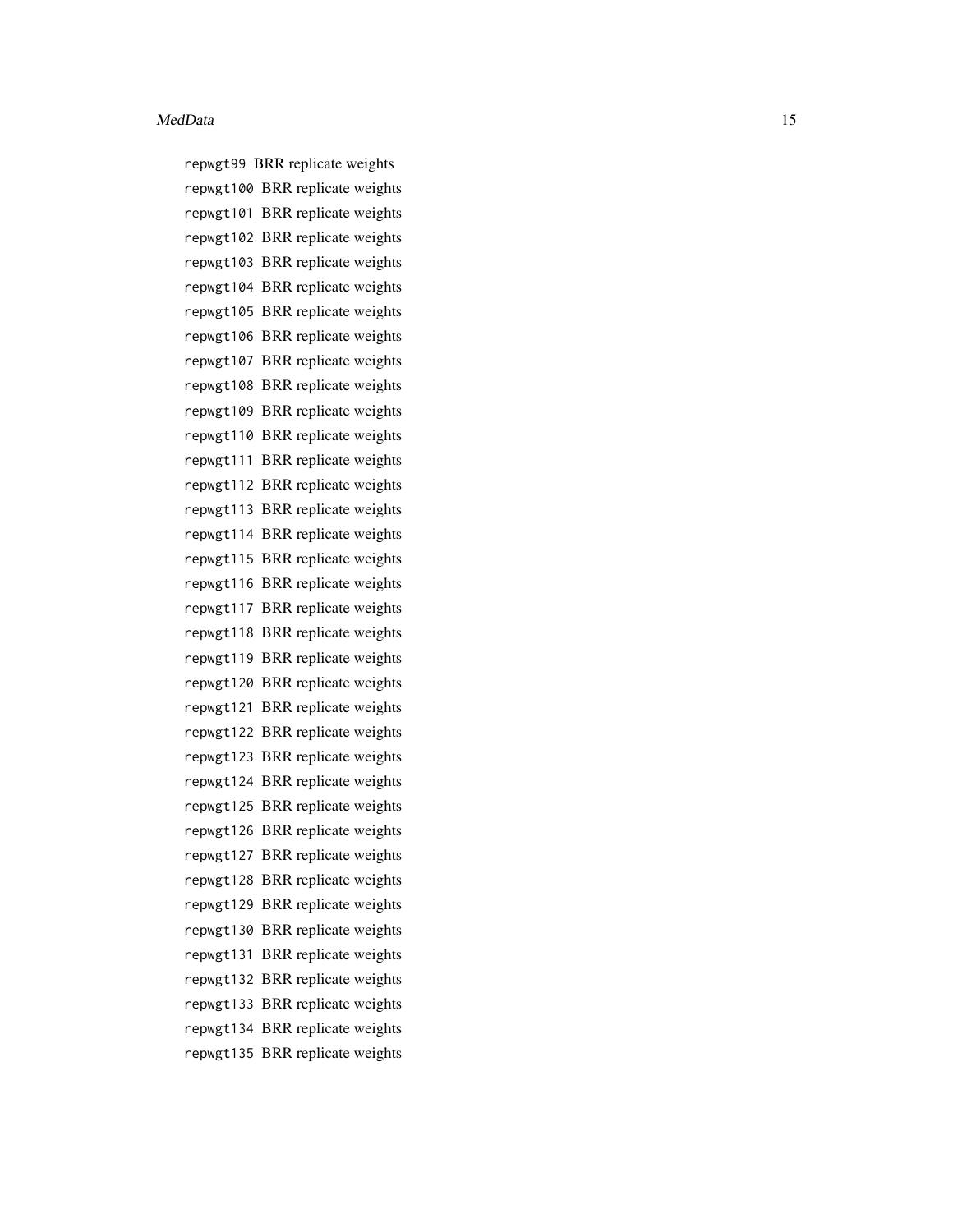16 MedData and the contract of the contract of the contract of the contract of the contract of the contract of the contract of the contract of the contract of the contract of the contract of the contract of the contract of

repwgt136 BRR replicate weights repwgt137 BRR replicate weights repwgt138 BRR replicate weights repwgt139 BRR replicate weights repwgt140 BRR replicate weights repwgt141 BRR replicate weights repwgt142 BRR replicate weights repwgt143 BRR replicate weights repwgt144 BRR replicate weights repwgt145 BRR replicate weights repwgt146 BRR replicate weights repwgt147 BRR replicate weights repwgt148 BRR replicate weights repwgt149 BRR replicate weights repwgt150 BRR replicate weights repwgt151 BRR replicate weights repwgt152 BRR replicate weights repwgt153 BRR replicate weights repwgt154 BRR replicate weights repwgt155 BRR replicate weights repwgt156 BRR replicate weights repwgt157 BRR replicate weights repwgt158 BRR replicate weights repwgt159 BRR replicate weights repwgt160 BRR replicate weights sp\_adltban Supporting toward smoking ban in adults-exclusive areas (e.g., casinos, bars)

sp\_kidsban Supporting toward smoking ban in kids-related areas (e.g., children playground) workban Score of smoking restriction score at workplace numcg Number of cigarretes smoked per day

#### Source

<https://cancercontrol.cancer.gov/brp/tcrb/tus-cps/questionnaires-data>

#### References

U.S. Department of Commerce, & U.S. Census Bureau. (2016). National Cancer Institute and Food and Drug Administration co-sponsored Tobacco Use Supplement to the Current Population Survey. 2014-15.